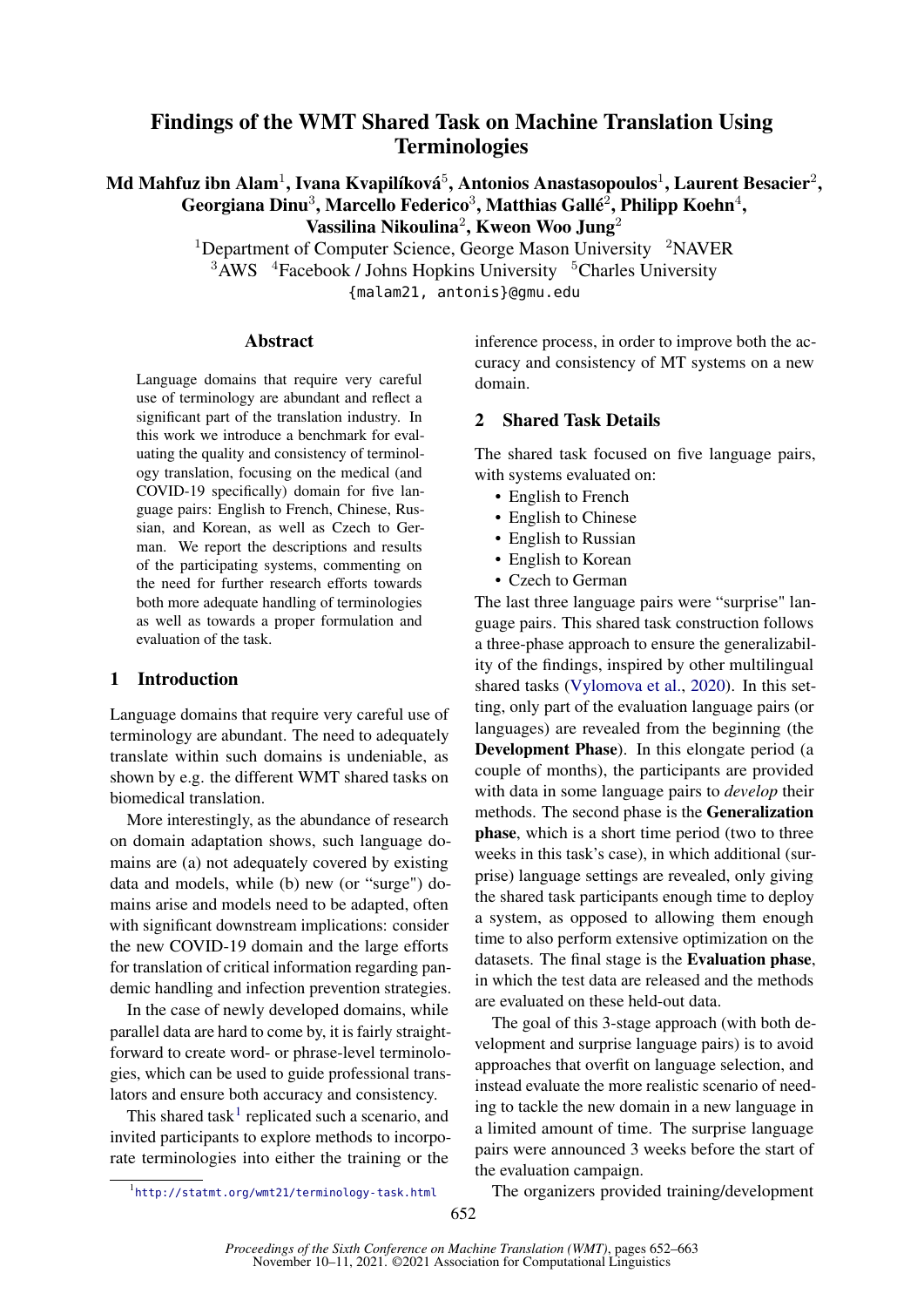data and terminologies for the above language pairs. Test sets were released at the beginning of the evaluation period. The participating teams were invited to participate in any or all of the language pairs.

#### 2.1 Data

Training The shared task primarily focused on a constrained submission setting, in which the participants could only use any parallel or monolingual data listed in previous versions of WMT shared tasks to train their systems. Some pre-trained systems listed at the shared task announcement (mBERT, XLM, XLM-R, mBART, mT5, M2M100) were also allowed, but should be disclosed by the participants. We note that the training data allowed come from a "general" domain, as opposed to e.g. highly specialized biomedical data, which in theory should be more helpful for this setting.

Terminologies The shared task focused on adapting MT systems to the health domain in general, with a particular interest in the surge COVID-19 domain.

The terminologies for the English to French, Chinese, Russian, and Korean language pairs were taken from the publicly available TICO-19 project [\(Anastasopoulos et al.,](#page-10-0) [2020\)](#page-10-0), a multiorganizational project that created data to aid translators and evaluate MT systems on the COVID-19 domain. The terminologies were created by linguists at Google and Facebook in consultation with domain experts, providing translations for about 600 terms in each language. The terminologies are publicly available.<sup>[2](#page-1-0)</sup>

The Czech-German medical terminology was generated automatically from Wikipedia. We considered all Wikipedia titles corresponding to the category *Health care* or to one of its subcategories, and all titles linked from the text. The list of (sub)categories was manually filtered to only include relevant articles. We treated all page titles as terms and relied on the Wikipedia language links to provide their translations. Furthermore, we used redirection links to obtain synonyms of both source and target terms.

For all terminologies, we truecased the terms using a pretrained truecaser and manually checked the results. The Czech-German terminology was eventually further reduced to only include terms which occurred in the EMEA medical corpus.

Development and Test The development and test data for French, Chinese, and Russian were taken from the publicly available TICO-19 evaluation data. The organizers additionally created Korean translations of the English source-side sentences, which will be made available as part of the original TICO-19 datasets.[3](#page-1-1)

The primary source of the Czech-German development and test data is the  $EMEA<sup>4</sup>$  $EMEA<sup>4</sup>$  $EMEA<sup>4</sup>$  parallel corpus of the European Medicines Agency. We cleaned it using the Moses tools, searched for terms and their translations and tagged the occurrences. The surface forms used for the search were collected from a corpus of in-domain Wikipedia articles which includes links to the lemmatized Wikipedia titles/terms next to their inflected forms. Target options were retrieved from the terminology and enriched with surface forms. Out of all sentences with terms, we selected around 3.5k sentences for the dev set and 1.1k for the test set. The development and test sets were tagged automatically but the test set was manually corrected to get rid of the artifacts caused by the automatic generation.

## 2.2 Ensuring Terminology Consistency on the Evaluation Datasets

It is worth noting that, originally, none of the development and test data were created under the constraints imposed by the specific terminologies we use. As such, we needed to ensure that the data 'complied' with the terminologies in order to guarantee a meaningful, accurate, and fair to the participants evaluation of the shared task's research questions.

The TICO-19 project created the evaluation dataset independently of the terminologies.<sup>[5](#page-1-3)</sup> In our preliminary analysis, we first searched for all terminology terms on the English side of the parallel data, also searching over the lemmatized versions of English sentences. The choice of starting from the English side is due to two reasons: (a) it reflects the actual translation direction the data was created with and that we evaluate on, (b) it reduces the rate of possible false negative/positive term matches due to the lack of morphological complexity of English.

<span id="page-1-1"></span><sup>3</sup>The data are freely available here: [https://tico-19.](https://tico-19.github.io/) [github.io/](https://tico-19.github.io/).

<span id="page-1-3"></span><span id="page-1-2"></span><sup>4</sup> <https://opus.nlpl.eu/EMEA.php>

<sup>&</sup>lt;sup>5</sup>Although we note that the dataset went through an independent quality assurance process and several correction iterations, if required.

<span id="page-1-0"></span> ${}^{2}$ <https://tico-19.github.io/>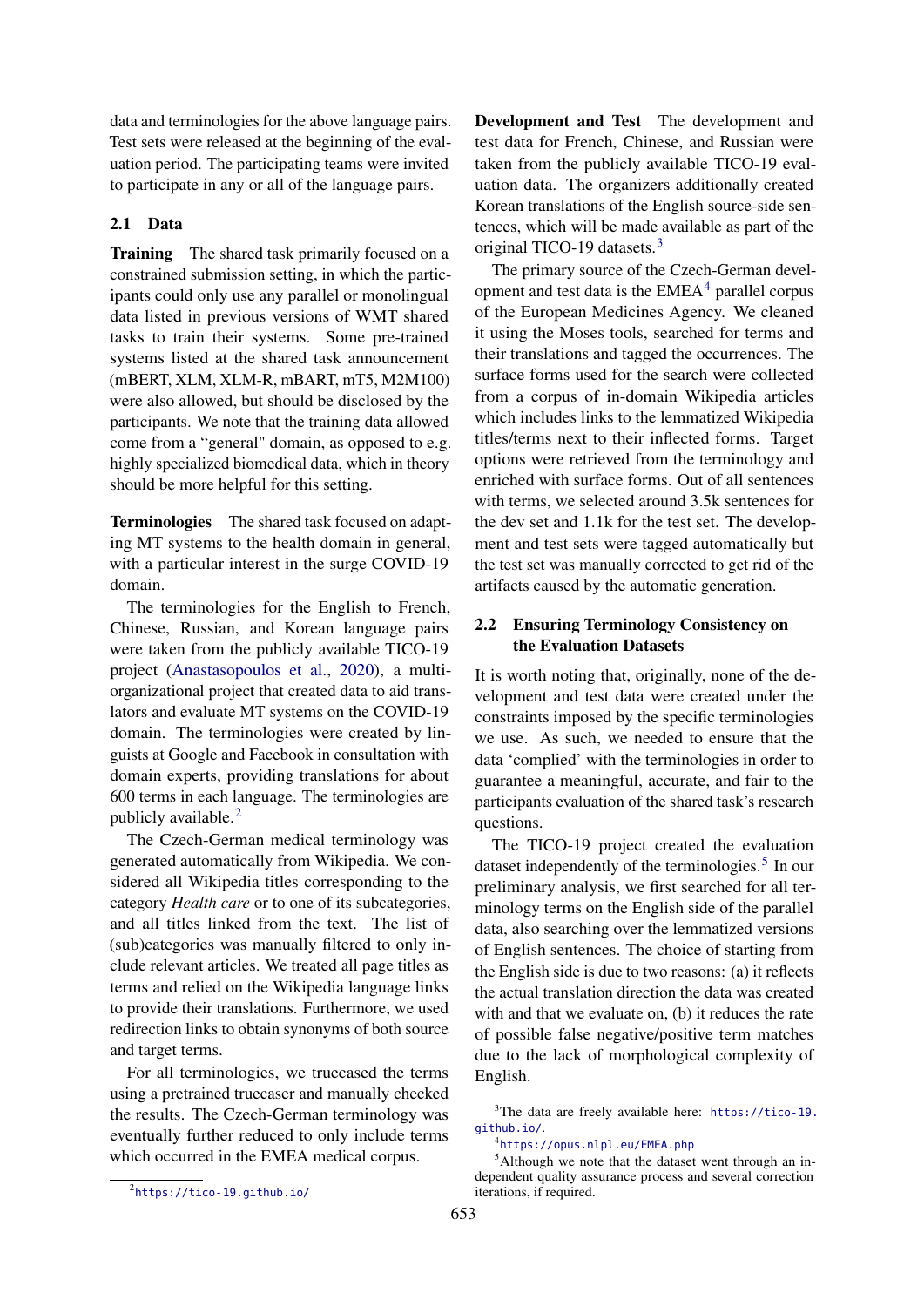<span id="page-2-0"></span>

|                                             | <b>Example 1</b> (ID: Wikipedia_handpicked_4:1709)                                                                                                                                                                                                                                                                          |
|---------------------------------------------|-----------------------------------------------------------------------------------------------------------------------------------------------------------------------------------------------------------------------------------------------------------------------------------------------------------------------------|
| Source:                                     | after blowing your nose, <term, ,="" src="coughing" tgt="tousser"> coughing  or <term,< td=""></term,<></term,>                                                                                                                                                                                                             |
|                                             | src='sneezing', tgt='éternuer'> sneezing .                                                                                                                                                                                                                                                                                  |
| Translation:                                | après s 'être mouché ou avoir toussé / éternué;                                                                                                                                                                                                                                                                             |
| Annotation 1:<br><b>Annotation 2:</b>       | <term, ,="" src="coughing" tgt="tousser"> Label: c) variation_correct</term,>                                                                                                                                                                                                                                               |
| Tagged translation:                         | <term, ,="" src="sneezing" tgt="éternuer"> Label: c) variation_correct<br/>après s 'être mouché ou avoir <term, src="coughing"> toussé /<term, src="sneezing"></term,></term,></term,>                                                                                                                                      |
|                                             | éternué ;                                                                                                                                                                                                                                                                                                                   |
| Term-compl. transl.:                        | N/A                                                                                                                                                                                                                                                                                                                         |
|                                             | Example 2 (ID: Wikipedia_handpicked_4:1703                                                                                                                                                                                                                                                                                  |
| Source:                                     | people can also become <term, ,="" src="infected" tqt="infecté"> infected  with <term,< td=""></term,<></term,>                                                                                                                                                                                                             |
|                                             | src='respiratory disease', tgt='maladie respiratoire'> respiratory diseases  such as                                                                                                                                                                                                                                        |
|                                             | <term, ,="" src="influenza" tgt="grippe"> influenza  or the <term, ,<="" src="common cold" td=""></term,></term,>                                                                                                                                                                                                           |
|                                             | tgt='rhume'> common cold , for example, if they do not wash their hands before <term,<br>src='touch', tgt='toucher'&gt; touching  their eyes, nose, or mouth (i.e., mucous</term,<br>                                                                                                                                       |
|                                             | membranes).                                                                                                                                                                                                                                                                                                                 |
| Translation:                                | il est possible de contracter des maladies respiratoires telles que la grippe ou le rhume, par exemple                                                                                                                                                                                                                      |
|                                             | , en omettant de se laver les mains avant de se toucher les yeux, le nez ou la bouche (c. - à - d. les                                                                                                                                                                                                                      |
|                                             | muqueuses).                                                                                                                                                                                                                                                                                                                 |
| Annotation 1:                               | <term, ,="" src="infected" tgt="infecté"> Label: e) not_used</term,>                                                                                                                                                                                                                                                        |
| Annotation 2:                               | <term, ,="" src="respiratory disease" tgt="maladie respiratoire"> Label: c) variation_correct</term,>                                                                                                                                                                                                                       |
| Annotation 3:                               | <term, ,="" src="influenza" tgt="grippe"> Label: b) exact_match_correct</term,>                                                                                                                                                                                                                                             |
| <b>Annotation 4:</b>                        | <term, ,="" src="common cold" tgt="rhume"> Label: b) exact_match_correct</term,>                                                                                                                                                                                                                                            |
| Annotation 5:                               | <term, ,="" src="touch" tgt="toucher"> Label: b) exact_match_correct</term,>                                                                                                                                                                                                                                                |
| Tagged translation:                         | il est possible de contracter des <term, src="respiratory disease"> maladies respiratoires</term,>                                                                                                                                                                                                                          |
|                                             | telles que la grippe ou le rhume, par exemple, en omettant de se laver les mains avant de se toucher les                                                                                                                                                                                                                    |
| Term-compl. transl.:                        | yeux, le nez ou la bouche (c. - à - d. les muqueuses).<br>il est possible d'etre <term, src="infected"> infecté  avec des <term, src="respiratory&lt;/td&gt;&lt;/tr&gt;&lt;tr&gt;&lt;td&gt;&lt;/td&gt;&lt;td&gt;disease"> maladies respiratoires telles que grippe ou le rhume, par exemple, en omettant de</term,></term,> |
|                                             | se laver les mains avant de se toucher les yeux, le nez ou la bouche (c. - à - d. les muqueuses).                                                                                                                                                                                                                           |
|                                             |                                                                                                                                                                                                                                                                                                                             |
| Example 3 (ID: CMU_1:77<br>Source:          | I have hay <term, ,="" src="fever" tgt="fièvre"> fever  though too</term,>                                                                                                                                                                                                                                                  |
| Translation:                                | mais j' ai le rhume des foins aussi                                                                                                                                                                                                                                                                                         |
| Annotation 1:                               | <term, ,="" src="fever" tgt="fièvre"> Label: a) does_not_apply</term,>                                                                                                                                                                                                                                                      |
| Tagged translation:                         | N/A                                                                                                                                                                                                                                                                                                                         |
| Term-compl. transl.:                        | N/A                                                                                                                                                                                                                                                                                                                         |
|                                             | Example 4 (ID: Wikipedia_handpicked_1:1311                                                                                                                                                                                                                                                                                  |
| Source:                                     | the strongest <term, ,="" src="self quarantine" tgt="auto - quarantaine"> self - <term,< td=""></term,<></term,>                                                                                                                                                                                                            |
|                                             | src='quarantine', tgt='quarantaine'> quarantine   instructions have been                                                                                                                                                                                                                                                    |
|                                             | issued to those in high risk groups.                                                                                                                                                                                                                                                                                        |
| Translation:                                | les instructions de quarantaine individuelle les plus strictes ont été données aux personnes des groupes                                                                                                                                                                                                                    |
|                                             | les plus à risque.                                                                                                                                                                                                                                                                                                          |
| Annotation 1:                               | <term, ,="" src="self quarantine" tgt="auto - quarantaine"> Label: e) not used</term,>                                                                                                                                                                                                                                      |
| Annotation 2:                               | <term, ,="" src="quarantine" tqt="quarantaine"> Label: b) exact_match_correct<br/>N/A</term,>                                                                                                                                                                                                                               |
| Tagged translation:<br>Term-compl. transl.: | les instructions d' <term, src="self quarantine"> auto - quarantaine  les plus strictes ont</term,>                                                                                                                                                                                                                         |
|                                             | été données aux personnes des groupes les plus à risque                                                                                                                                                                                                                                                                     |

Table 1: Examples (from English-French TICO-19) of expected annotations that ensure that the evaluation datasets are compliant with the terminologies. ('Term-compl. transl.' == 'terminology-compliant translation').

Having the source-side terms identified, we assume all of them should be translated according to the terminology. We then search the target side (both original and lemmatized) for the translation required by the terminology, and created a tag on the source-side term if we found an exact match. Last, we showed all sentences to professional translators, who were instructed to produce three types of annotations, for each source-side term. The first is a label describing whether (a) the automaticallyannotated source-side term should not be translated

by the terminology i.e. it is not really a term, (b) the tagged exact match is correct, (c) the translation is compliant with the terminology even though there is not an exact match, (d) the tagged exact match is incorrect, or (e) the source term translation is applicable in the context, but not used. The second annotation is a tagged translation for any terms labeled as (a), (c), or (d), denoting exactly which part of the target-side corresponds to the source-side term. The third annotation is a tagged terminology-compliant translation, where if any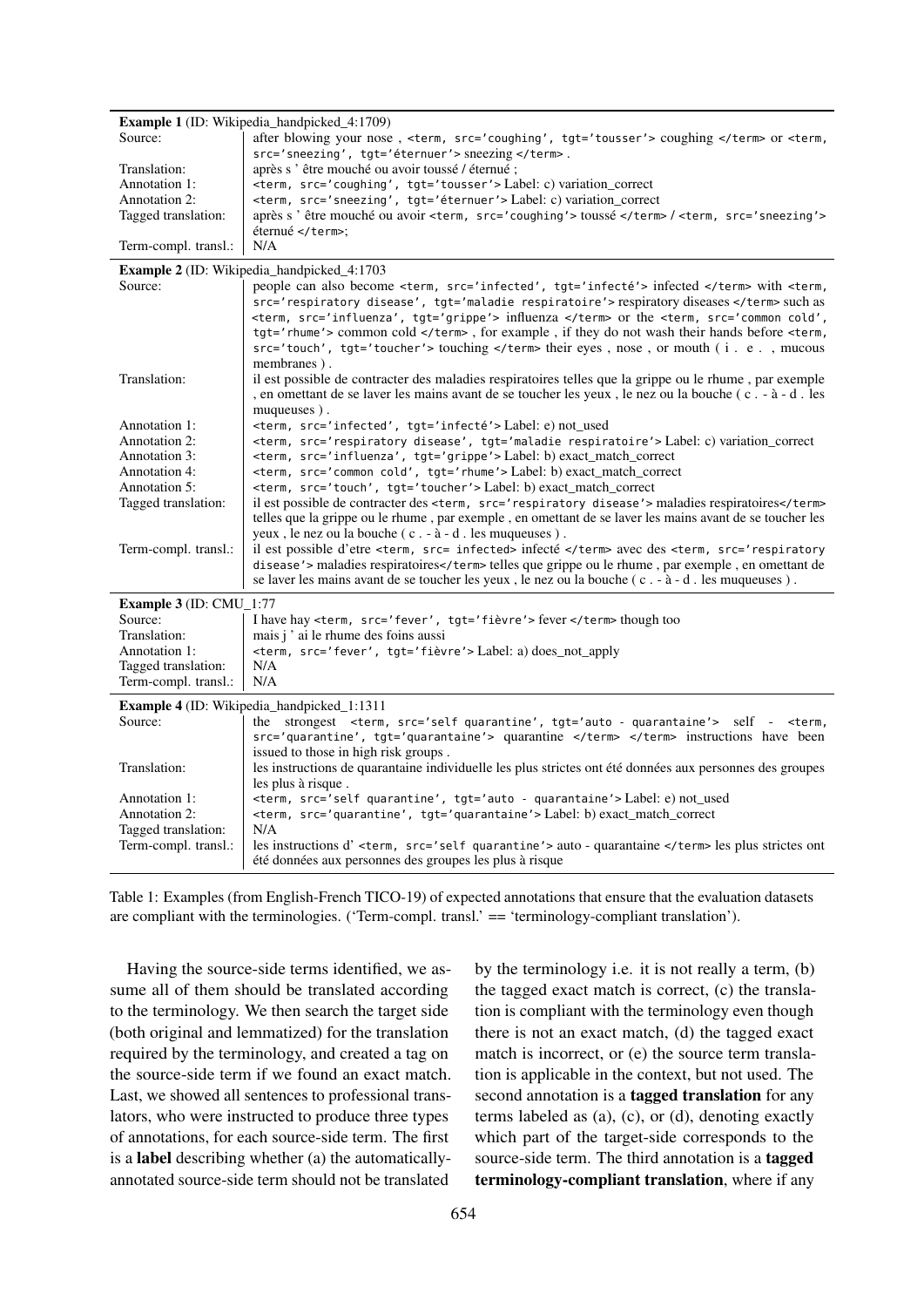source-side terms are labeled with (d) or (e), we ask the translators to rephrase the target side in order to make it compliant with the terminology.

Table [1](#page-2-0) shows example sentences from the dataset, along with their expected annotations from the translators. Below we provide the exact instructions given to the annotators, which also reference the same examples.

## [begin annotation instructions]

About: This task is about determining if a translation is compliant with a terminology data base and perform inline annotations on the translations to mark the terms used.

Annotators receive: Source side input, together with approximate terminology matches on the source side.

Annotators return: For each term match, please annotate a Label:

- (a) does\_not\_apply: The terminology is not applicable in the context because of wrong meaning on the source side (Example 3). Please use *a) if you think the translation should not comply with the terminology matched*, irrespective of whether the translation uses it or not.
- (b) exact\_match\_correct: The term translation is found exactly as is in the target and its usage is correct (it fits the context and agrees grammatically with the sentence). (Example 2)
- (c) variation\_correct: The translation is compliant with the terminology, however the term translation appears in a different form in the target (Examples 1 and 2). If only part of the term was preserved, use this label if this partial term is sufficient and completely preserves the meaning. Please use *b) or c) if you think the translation is compliant with the terminology*.
- (d) incorrect: The term is found in the target, as an exact match or as a variant, but it is used incorrectly, either semantically or grammatically: e.g. the term use does not convey the required meaning, there is a wrong inflection or other grammatical disagreement.
- (e) not\_used: The term translation is applicable in the context, but not used (Example 2, 4). Make this only for clear omissions: everything else should be variation (correct or incorrect variation) Please use *d) or e) if you think the translation is not compliant with the terminol-*

#### *ogy, but it should*.

Tagged translation: For any terms that are labeled as a), c) or d) please add inline markup to identify the fragments of the translation that they match.

For each source sentence, please generate a Tagged Terminology-compliant translation: if any of d) to e) apply to any term in the sentence, meaning the translation is not compliant with the terminology for at least one term, please provide an alternate translation that is compliant with the terminology w.r.t all the terms in the sentence. If there is no acceptable translation that would use the expected target term then you should annotate the target with a) does\_not\_apply. If all terms in sentence match a) b) or c), leave this empty. [/end annotation instructions]

Through this process, we ended up modifying 284 (9.25%), 251 (8.17%), 450 (14.65%), and 809 (26.34%) sentences in the French, Chinese, Russian, and Korean datasets respectively, in order to make them terminology-compliant. Last, the Czech-German terminologies were directly derived from the parallel data hence they implicitly directly reflect the underlying data, so there was no need for the aforementioned process.

## 2.3 Evaluation

The evaluation of the shared task used several metrics, focusing on both translation accuracy and terminological consistency.

- Translation accuracy was evaluated with standard reference-based MT metrics (BLEU, chrF, BERTscore, COMET). In light of recent work [\(Kocmi et al.,](#page-11-1) [2021\)](#page-11-1), we rank systems according to the COMET metric.
- we also performed terminology-targeted evaluation (to evaluate for consistency). We use the metrics outlined by [Alam et al.](#page-10-1) [\(2021\)](#page-10-1), namely exact-match term accuracy, 1-TERm score, and window overlap accuracy. We rank systems according to term exact-match accuracy.

Briefly, the lemmatized exact-match term accuracy is an accuracy score that searches for exact term translation matches (of the terminology required output) over either the lemmatized or the original hypothesis. The window overlap accuracy identifies the translation of the term, and then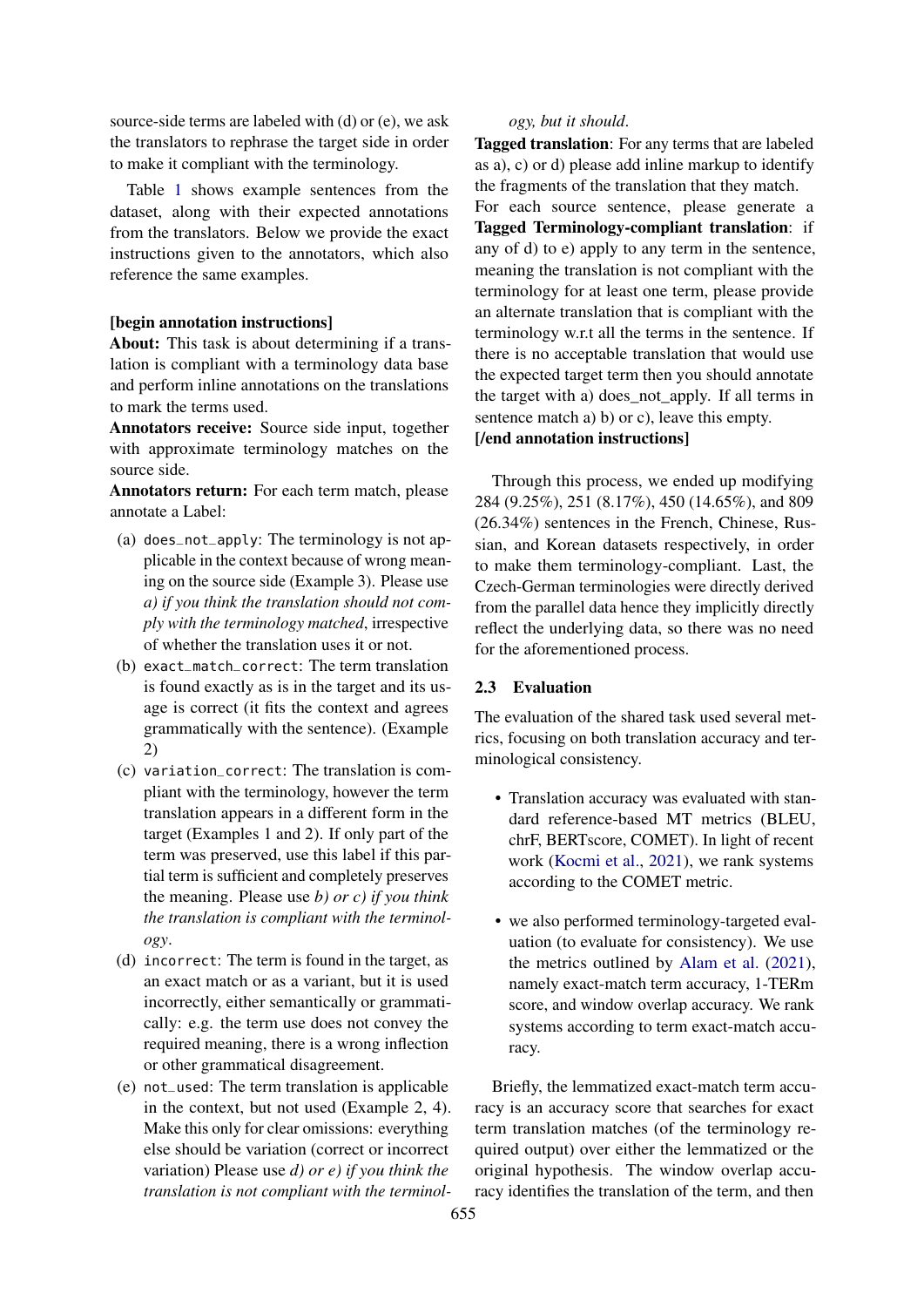scores its context, to measure how well a translated term is placed in the hypothesis. Last, the 1-TERm score is a modification of the TER metric [\(Snover et al.,](#page-11-2) [2006\)](#page-11-2), biased to assign higher edit cost weights for words belonging to a term (and then simply reversed so that a higher score is better). We refer the reader to [Alam et al.](#page-10-1) [\(2021\)](#page-10-1) for further discussion of the metrics and supporting arguments for their use.

Last, we evaluate whether differences between systems are statistically significant using paired bootstrap resampling [\(Koehn,](#page-11-3) [2004\)](#page-11-3), over sentencelevel COMET and exact-match accuracy scores. Based on this information we cluster statisticallyinsignificantly-different (i.e. similarly performing) systems when we produce their final rankings.

Winning submissions will be the ones that are Pareto-optimal along the two evaluation metrics that a good but also terminology-compliant system should maximize: exact-match accuracy (which captures terminology consistency) and COMET (which captures general translation quality). As such, there is the possibility that each language pair will have multiple winning submissions.

#### 3 Participants and System Descriptions

We received a total of 43 submissions from 9 teams. Below we provide a short description of each submission.

CUNI [\(Jon et al.,](#page-10-2) [2021b\)](#page-10-2) Authors competed on En-Fr language pair. The terminology constrains are inserted as done in [\(Jon et al.,](#page-10-3) [2021a\)](#page-10-3). The target translation of specific terms is appended to the source sentence as a suffix and separated by a special token (if multiple constraints occur for a single sentence, an additional token separator is added). In order to have more training data of this form, synthetic constraints are added by sampling random token subsequences from the target sentence and appending them to the source sentence as described earlier. Note that since no modification is done on target side of the parallel data, no post-processing of the MT output is needed. As NMT systems trained from this pre-processed data sometimes fail to generate inflection in the translation output, terminology tokens appended to the source are lemmatized for both training and inference which brings improvements over the different shared task metrics.

Huawei (HW-TSC) [\(Wang et al.,](#page-11-4) [2021b\)](#page-11-4) Authors submitted output of an unconstrained system to En-Zh language pair. They train a Transformer *big* architecture on both out-of-domain and indomain (biomedical) data. Parallel data in biomedical domain is augmented using more resources from TAUS<sup>[6](#page-4-0)</sup> and back-translation of monolingual in-domain data is also applied. For the terminology shared-task, authors applied the system created for the biomedical translation shared task (described in [\(Wang et al.,](#page-11-4) [2021b\)](#page-11-4)) without any specific adaptation except appending the terminology dictionary to the end of training data. No separate paper was submitted for the terminology task.

Kakao Enterprises (KEP) [\(Bak et al.,](#page-10-4) [2021\)](#page-10-4) Authors submitted to En-Fr, En-Zh, En-Kr, Cz-De. A detailed data cleaning is performed, removing between 6% and 14% of the data. In-domain data is back-translated (only for En-Fr and En-Kr) and is selected by a a combination of keywords spotting and domain similarity, measured as perplexity of an in-domain language model. A first model is obtained by adding to that synthetic language pairs obtained by verbalizing the terminology database. The only language pair were this verbalization does not yield improvement is Cz-De, whose terminology was automatically constructed. Models obtained in this manner were submitted for En-Zh, En-Kr, Cz-De.

For En-Fr additional techniques are used: as those obtained the highest COMET score we detail them there. The final system for that language pair is trained inspired by techniques from [\(Bergmanis](#page-10-5) [and Pinnis,](#page-10-5) [2021a;](#page-10-5) [Dinu et al.,](#page-10-6) [2019\)](#page-10-6), but without modifying the model architecture. The source data is modified by adding immediately after a source term the corresponding target *lemma*, separated by special tokens. The model is pre-trained on randomly selected verbs and nouns, and fine-tuned using the terminology ontology. Interestingly, the pre-trained model - while improving Exact Match with respect to the baselines - degrades all other metrics. That degradation is however recovered and even improved when fine-tuning. For En-Ko and Cs-De ensemble models were used.

Lingua Custodia (LC) [\(Ailem et al.,](#page-10-7) [2021a\)](#page-10-7) The team participated in En-Fr, En-Ru and En-Zh tasks. They build on top of [\(Ailem et al.,](#page-10-8) [2021b\)](#page-10-8) by inserting the terminology as constraints in the

<span id="page-4-0"></span><sup>6</sup> https://md.taus.net/corona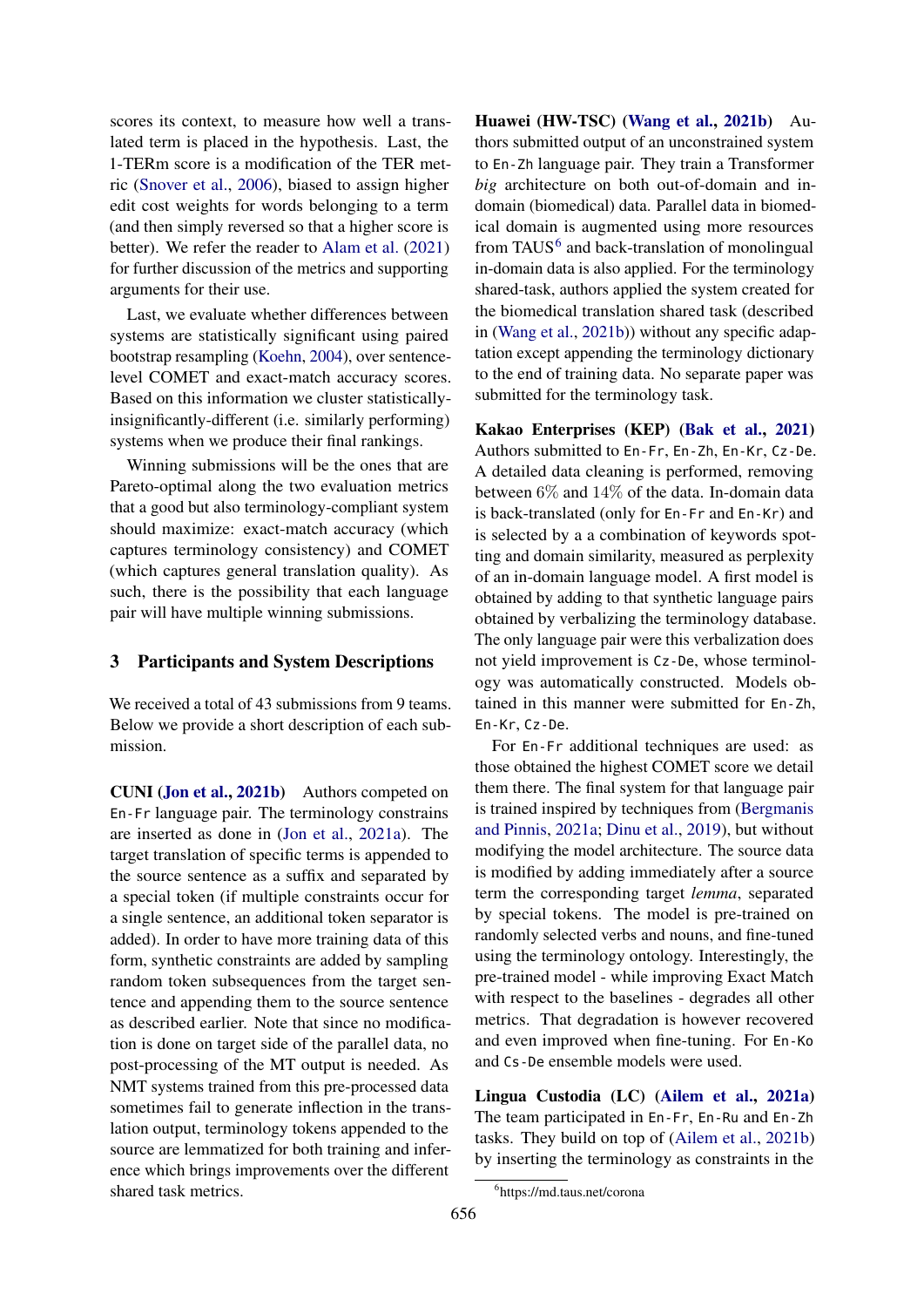source sentence. Such constraints represent special tags around the detected source term followed by the target term from the terminology, the original source term is masked. Presence of such constraints at training encourages the model to copy the correct term translation. In case where multiple translations are proposed by the terminology, the one which is present in the target sentence is chosen at training time. At inference time the translation is selected at random. In order to enforce learning signal, the team enriched parallel data with backtranslation of monolingual data that contains terminology. Authors show that the proposed method allows to improve significantly for standard MT evaluation metrics, as well as terminology oriented metrics [\(Alam et al.,](#page-10-1) [2021\)](#page-10-1) over the standard baseline without terminological constraints.

PROMT [\(Molchanov et al.,](#page-11-5) [2021\)](#page-11-5) The team submitted two systems (En-Fr and En-Ru), both of which are transformer models implemented on MarianMT [\(Junczys-Dowmunt et al.,](#page-10-9) [2018\)](#page-10-9). The first approach uses a rule-based system (SmartMT) to modify the neural system's output, which extracts rules only for noun phrases. If the desired output of a source term is not found in the NMT output, the rule-based system identifies the term's current translation and its morphological analysis (case and number) in order to substitute it with the terminology-provided translation in the desired inflection. The second approach is an adaptation of [\(Dinu et al.,](#page-10-6) [2019\)](#page-10-6) to MarianNMT toolkit. Each source terminological term is followed by its translation using special tokens to signal these terminological entries in the text (and impose a softconstraint to the translation system). Model is retrained from such pre-processed data. Data augmentation is also performed to create more synthetic data with terminology markup. Both approaches are rather close in performance.

SPECTRANS [\(Ballier et al.,](#page-10-10) [2021\)](#page-10-10) This team sumbitted to En-Fr language pair. They experimented with 2 open source NMT toolkits JoyeNMT [\(Kreutzer et al.,](#page-11-6) [2019\)](#page-11-6) and OpenNMT [\(Klein et al.,](#page-10-11) [2017\)](#page-10-11). After the first experiments with Europarl they retained OpenNMT which gave better performance. Their best runs were trained on CommonCrawl augmented with terminological data. They provided qualitative analysis of terminologyrelated translations and discuss the limitations of the terminologies provided for the task.

**SYSTRAN [\(Pham et al.,](#page-11-7) [2021\)](#page-11-7)** This participant submitted to En-Fr language pair and proposed two methods to incorporate terminology. The first approach, based on [\(Michon et al.,](#page-11-8) [2020\)](#page-11-8), replaces source and target terminological terms by placeholders including a unique identifier plus morphological information (masculine/feminine and singular/plural). In a variant of this method, the source terminology word form is also incorporated in the source stream. At training time, NMT model is learnt on such pre-processed data and a postprocessing step recovers the word tokens from the placeholders after inference. The second approach (which lead to better performance) consists in learning a copy behaviour for terminological tokens at training time: terminology translations are inserted in the source sentence either by appending the target term (its surface or lemma form) to its source version, or by directly replacing the original term with the target one. A NMT system is trained on such pre-processed data and no post-process for recovering terminology tokens is needed at inference as target side of parallel data remains untouched. For both approaches however, a grammatical error correction is applied to the MT hypotheses in order to limit morphology errors. The impact of such post-processing on BLEU is positive, although small.

TermMind [\(Wang et al.,](#page-11-9) [2021a\)](#page-11-9) The team submitted to En-Zh task. Similar to [\(Ailem et al.,](#page-10-7) [2021a\)](#page-10-7) they build on top of [\(Ailem et al.,](#page-10-8) [2021b\)](#page-10-8) by inserting terminological constraints in the training data. In the case where multiple translations are available they augment source sentence with all possible translations (which is different from [\(Ailem et al.,](#page-10-7) [2021a\)](#page-10-7) who kept only one translation). In order to strengthen the learning signal participants extend given terminologies with biphrases extracted from parallel data and integrate the constraints for those biphrases as well. Finally, they used backtranslation, fine tuning on pseudo in-domain data and ensembling to strengthen the baseline model. Ensembling methods seem to lead to the best results.

TILDE [\(Bergmanis and Pinnis,](#page-10-12) [2021c\)](#page-10-12) The team participated to En-Fr, En-Ru and Cz-De language pairs. They focused primarily on terminology filtering, outlining several notable shortcomings of the Shared Task's terminologies, most of which are due to the use of terminologies intended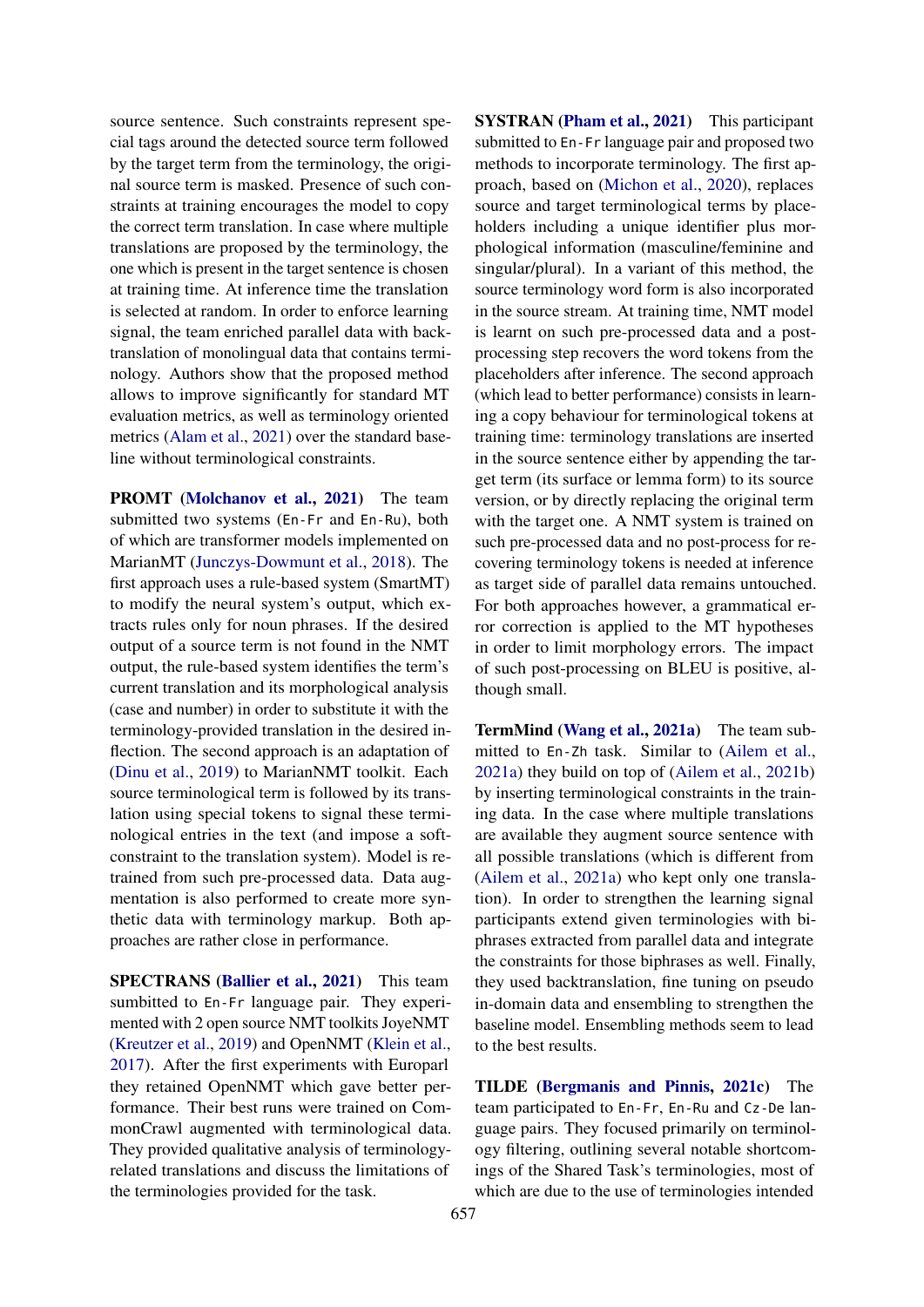for human translators (as opposed to terminologies created specifically for integration with MT systems). They devise two strategies for selecting among multiple target candidates for a source term, finding that an alignment-based technique outperforms the option of always selecting the first terminology entry. The MT systems are transformerbased using MarianMT, also integrating the method of [Bergmanis and Pinnis](#page-10-13) [\(2021b\)](#page-10-13) for incorporating terminology constraints in a soft manner.

#### 4 Results and Discussion

The results and rankings for English-French are listed in Table [2](#page-7-0) and for English-Chinese in Table [3.](#page-7-1) The results for the surprise language pairs are in Table [4](#page-7-2) for English-Russian and Table [5](#page-8-0) for English-Korean and Czech-German.

In the English-French translation task, there are two winning submissions. Two ProMT submissions ranked first according to exact-match accuracy (along with a CUNI submission), but the ProMT.soft submission is statistically significantly better than the other two with respect to COMET, hence it is one of the winning submission. The second winning submission is the one by KEP, which ranks first according to COMET, but also according to 1-TER, which indicates that it might strike a good balance between general translation quality and term consistency.

In the English-Chinese translation task there is a single winning submission, the one by TermMind (system 2), which ranks first according to both metrics. We note that another submission (HW-TSC) is statistically significantly better than all submissions in all metrics except for 1-TERm, but this submission is an unconstrained one, and hence it is excluded from the rankings.

In English-Russian the ProMT submission ProMT.soft is the clear winner, ranking as the single best system according to exact-match accuracy, as well as one of the two best systems according to COMET. Interestingly, the other system that ranks first according to COMET (ProMT.smartnd.v2) ranks first according to 1-TERm score, but also *last* according to exact-match accuracy, denoting perhaps an orthogonality between the goals of terminological consistency and general translation quality, where prioritizing one over the other leads to performance drops along the other dimension.

Last, the submissions by KEP are the winning ones for English-Korean and Czech-German. For the former language pair it was the only submitted system (see discussion on potential reasons), while for Czech-German it ranked for best system according to exact match accuracy with the other submission (by TildeMT), but was significantly better according to COMET. Although TildeMT used a more sophisticated approach to the terminology translation, the KEP team had a stronger baseline and used ensembling which significantly increased both general translation quality and the term accuracy.

#### 4.1 General Quality

It was pointed out by [Bergmanis and Pinnis](#page-10-12) [\(2021c\)](#page-10-12) that a majority of terms from the terminologies were represented in the training corpora, which could lead to an underestimation of the importance of terminology in the metrics. The results show that using terminology constrains leads to an improvement over the baselines trained without it, but the effect would be more substantial if the training corpora were filtered to exclude sentences with terms.

Perhaps a future iteration of the shared task could include an explicitly novel domain, although how well such a domain indeed exists or is even possible in the age of big data where our models can be trained on a large part of the Internet is debatable. An alternative is to carefully filter the training corpora to remove sentences with the terms, to create a truly challenging domain adaptation with terminologies setting.

#### 4.2 Terminology Consistency

The discussion of the Shared Task taught us that narrow terminology with unambiguous translations is more suitable for terminology-focused machine translation than a broader and more universal terminology with several target options. Unlike human translators who naturally choose from translation alternatives, it is difficult for a MT system to filter out noisy or inappropriate word forms. While a narrow terminology can ensure a proper and exact translation of terms, e.g. when translating a lecture with several special terms known in advance, we believe that a broad terminology can serve for more general domain adaptation using existing lexical resources. We note that several participating teams highlighted this issue, e.g. [Ballier et al.](#page-10-10) [\(2021\)](#page-10-10); [Bergmanis and Pinnis](#page-10-12) [\(2021c\)](#page-10-12).

The TICO terminologies in a few cases included additional comments aimed at translators who are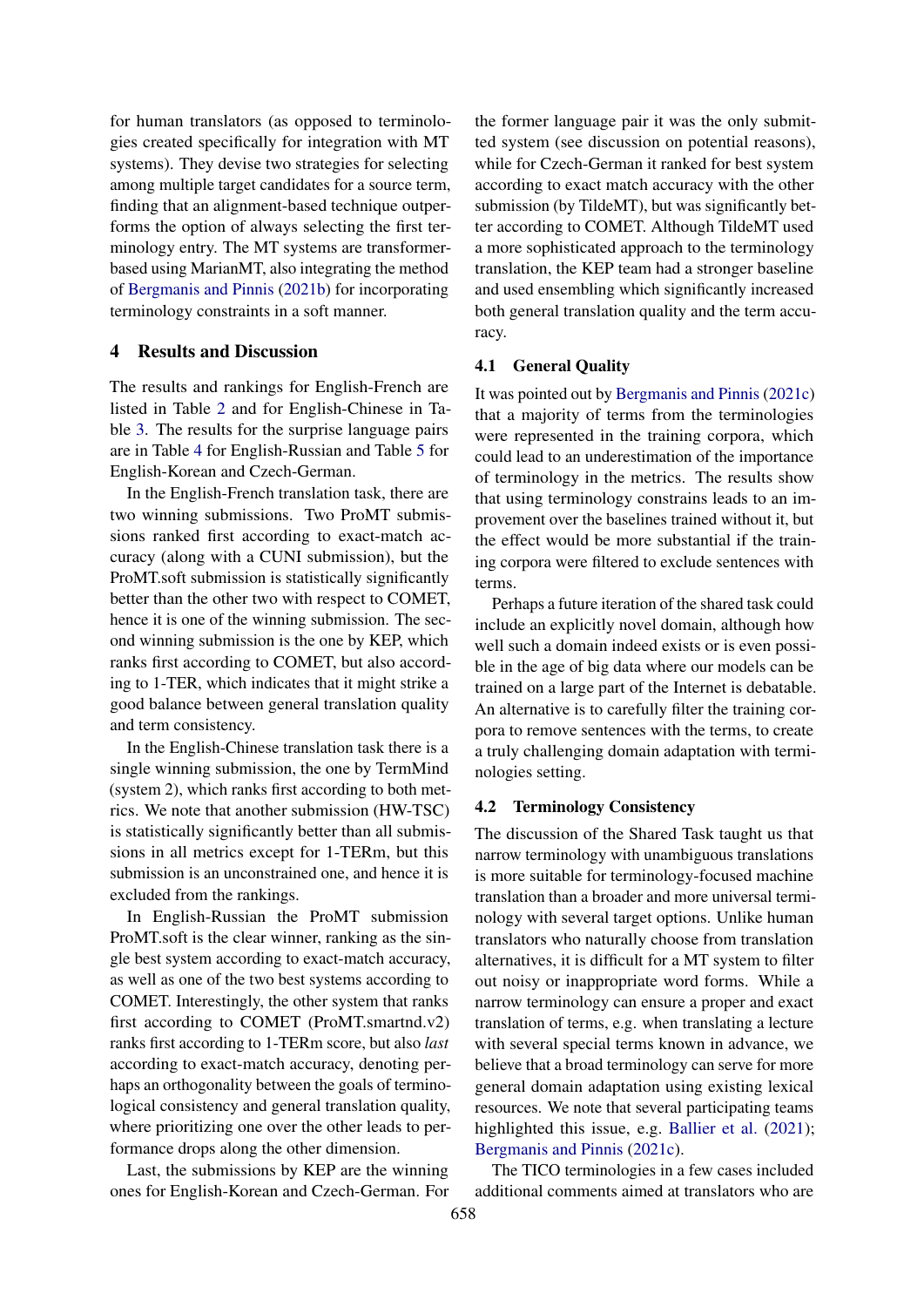<span id="page-7-0"></span>

| English-French           | Rankings         |           |             |       | Terminology-focused |        |       | <b>Translation Quality</b> |
|--------------------------|------------------|-----------|-------------|-------|---------------------|--------|-------|----------------------------|
|                          | accoding to      |           | Exact-Match |       | Window Overlap      | 1-TERm |       | <b>BLEU</b>                |
| System                   | ex-m. acc. COMET |           | Accuracy    | (2)   | (3)                 | Score  |       | COMET (truecased)          |
| ProMT.soft               | $1-3$            | 3         | 0.974       | 0.359 | 0.352               | 0.625  | 0.752 | 47.69                      |
| ProMT.smartnd            | $1 - 3$          | $4 - 5$   | 0.966       | 0.357 | 0.348               | 0.626  | 0.746 | 47.89                      |
| CUNI-Primary_not_scored  | $1 - 3$          | $6 - 10$  | 0.967       | 0.342 | 0.334               | 0.601  | 0.732 | 46.92                      |
| <b>KEP</b>               | $4-6$            | 1         | 0.950       | 0.34  | 0.337               | 0.632  | 0.781 | 49.60                      |
| CUNI-Primary_lemm        | $4-6$            | $6 - 10$  | 0.946       | 0.34  | 0.332               |        | 0.729 | 46.80                      |
| CUNI-Contr. not scored   | $4-6$            | $12 - 18$ | 0.950       | 0.33' | 0.331               | 0.588  | 0.693 | 45.48                      |
| SYSTRAN-app+_corr        | $7 - 17$         | 2         | 0.934       | 0.355 | 0.349               | 0.631  | 0.766 | 48.87                      |
| SYSTRAN-app_corr         | $7 - 17$         | $6 - 10$  | 0.938       | 0.283 | 0.297               | 0.614  | 0.729 | 45.81                      |
| SYSTRAN-mrk corr         | $7 - 17$         | $6 - 10$  | 0.938       | 0.283 | 0.297               | 0.614  | 0.729 | 45.81                      |
| SYSTRAN-mrk+ corr        | $7 - 17$         | $6 - 10$  | 0.938       | 0.283 | 0.297               | 0.614  | 0.729 | 45.81                      |
| TildeMT                  | $7 - 17$         | 11        | 0.939       | 0.329 | 0.322               | 0.593  | 0.706 | 45.04                      |
| CUNI-Contr._sf_choices   | $7 - 17$         | $12 - 18$ | 0.923       | 0.313 | 0.310               | 0.557  | 0.682 | 42.72                      |
| LinguaCustodia-Sys1      | $7 - 17$         | $12 - 18$ | 0.920       | 0.343 | 0.336               | 0.595  | 0.677 | 44.49                      |
| LinguaCustodia-Sys2_new  | $7 - 17$         | $12 - 18$ | 0.919       | 0.344 | 0.335               | 0.598  | 0.681 | 44.90                      |
| LinguaCustodia-Sys2      | $7 - 17$         | $12 - 18$ | 0.919       | 0.345 | 0.334               | 0.591  | 0.676 | 44.21                      |
| CUNI-Contrastive sf      | $7 - 17$         | $12 - 18$ | 0.918       | 0.321 | 0.317               |        | 0.684 | 44.08                      |
| CUNI-Contr. lemm choices | $7 - 17$         | $12 - 18$ | 0.913       | 0.323 | 0.317               | 0.567  | 0.678 | 43.78                      |
| ProMT.baseline           | 18               | $4 - 5$   | 0.898       | 0.33' | 0.331               | 0.624  | 0.745 | 47.50                      |
| SPECTRANS3-CC-fr en      | 19               | 19        | 0.871       | 0.296 | 0.296               | 0.507  | 0.596 | 40.02                      |
| <b>SPECTRANS</b>         | 20               | 20        | 0.795       | 0.27. | 0.267               | 0.495  | 0.296 | 34.93                      |
| SPECTRANS <sub>2</sub>   | 21               | 21        | 0.640       | 0.248 | 0.241               | 0.480  | 0.212 | 33.59                      |

Table 2: English-French results. The systems are ranked and clustered according to exact-match accuracy (secondarily according to COMET) based on statistical significance tests. We **highlight** the best score per metric.

<span id="page-7-1"></span>

| English-Chinese          | Rankings                        |         |                         | Terminology-focused | <b>Translation Quality</b>        |       |       |                                  |
|--------------------------|---------------------------------|---------|-------------------------|---------------------|-----------------------------------|-------|-------|----------------------------------|
| System                   | accoding to<br>ex-m. acc. COMET |         | Exact-Match<br>Accuracy | (2)                 | Window Overlap Acc. 1-TERm<br>(3) | Score |       | <b>BLEU</b><br>COMET (truecased) |
| $HWTSC*$                 | 1*                              | 1*      | 0.886                   | 0.282               | 0.285                             | 0.514 | 0.716 | 40.73                            |
| TermMind-sys2            | $\mathcal{D}_{\cdot}$           | 2       | 0.856                   | 0.27                | 0.274                             | 0.534 | 0.709 | 40.47                            |
| LinguaCustodia - Sys1-v2 | $3-6$                           | 4       | 0.828                   | 0.225               | 0.227                             | 0.438 | 0.643 | 29.61                            |
| LinguaCustodia - Sys1    | $3-6$                           | $5 - 7$ | 0.829                   | 0.223               | 0.225                             | 0.437 | 0.637 | 29.16                            |
| LinguaCustodia - Sys2    | $3-6$                           | $5 - 7$ | 0.829                   | 0.222               | 0.225                             | 0.433 | 0.635 | 28.92                            |
| LinguaCustodia - Sys1-v3 | $3-6$                           | $5 - 7$ | 0.828                   | 0.241               | 0.244                             | 0.472 | 0.641 | 33.73                            |
| TermMind                 | $7 - 8$                         | 3       | 0.668                   | 0.22                | 0.227                             | 0.513 | 0.696 | 37.51                            |
| <b>KEP</b>               | $7 - 8$                         | 8       | 0.645                   | 0.18                | 0.187                             | 0.249 | 0.229 | 27.12                            |

Table 3: English-Chinese results. The systems are ranked and clustered according to exact-match accuracy based on statistical significance tests. We highlight the best score per metric. \*: unrestricted system.

<span id="page-7-2"></span>

| English-Russian          | Rankings         |                |                                    | Terminology-focused | <b>Translation Quality</b> |        |       |                   |
|--------------------------|------------------|----------------|------------------------------------|---------------------|----------------------------|--------|-------|-------------------|
|                          |                  | accoding to    | Exact-Match<br>Window Overlap Acc. |                     |                            | 1-TERm |       | <b>BLEU</b>       |
| System                   | ex-m. acc. COMET |                | Accuracy                           | (2)                 | (3)                        | Score  |       | COMET (truecased) |
| ProMT.soft               |                  | $1-2$          | 0.909                              | 0.254               | 0.255                      | 0.482  | 0.631 | 31.06             |
| ProMT.smartnd.v1         | $2 - 5$          | 3              | 0.857                              | 0.25                | 0.250                      | 0.482  | 0.624 | 31.52             |
| LinguaCustodia - Sys1    | $2 - 5$          | $5 - 8$        | 0.854                              | 0.24                | 0.249                      | 0.472  | 0.598 | 28.84             |
| LinguaCustodia - Sys1-v2 | $2 - 5$          | $5 - 8$        | 0.849                              | 0.24                | 0.247                      | 0.473  | 0.600 | 28.81             |
| TildeMT-v2               | $2 - 5$          | $9-10$         | 0.863                              | 0.22 <sub>1</sub>   | 0.226                      | 0.457  | 0.550 | 28.14             |
| LinguaCustodia - Sys2-v2 | $6-7$            | $5 - 8$        | 0.849                              | 0.247               | 0.248                      | 0.474  | 0.604 | 29.13             |
| LinguaCustodia - Sys2    | $6 - 7$          | $5 - 8$        | 0.847                              | 0.242               | 0.244                      | 0.471  | 0.601 | 28.97             |
| ProMT.baseline           | $8-9$            | $\overline{4}$ | 0.823                              | 0.24                | 0.241                      | 0.481  | 0.620 | 31.49             |
| <b>TildeMT</b>           | $8-9$            | $9-10$         | 0.817                              | 0.21                | 0.219                      | 0.456  | 0.548 | 28.16             |
| ProMT.smartnd.v2         | 10               | $1-2$          | 0.788                              | 0.243               | 0.241                      | 0.487  | 0.634 | 31.92             |

Table 4: English-Russian results. The systems are ranked and clustered according to exact-match accuracy (and secondarily according to COMET) based on statistical significance tests. We **highlight** the best score per metric.

directly looking at them, as opposed to the format that terminologies aimed at machines would use. We will take this into account in future iterations

of the shared task – it is worth noting, though, that if most available terminologies are designed for human translators, it should probably be up to the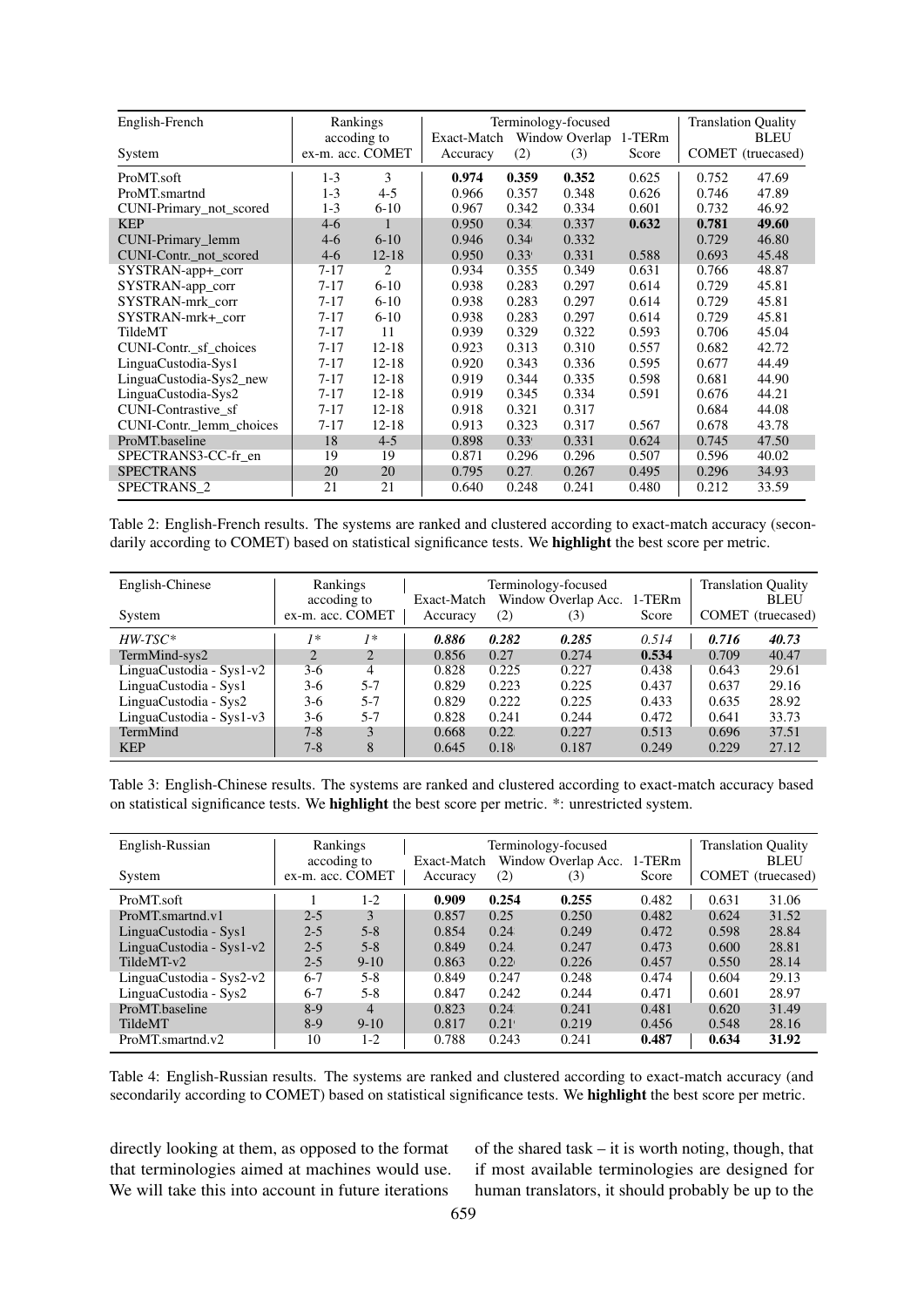<span id="page-8-0"></span>

| Language Pair  | System                | Rankings<br>accoding to<br>ex-m. acc. COMET | Exact-Match<br>Accuracy | (2)            | Terminology-focused<br>Window Overlap Acc.<br>(3) | 1-TERm<br>Score |                | <b>Translation Quality</b><br><b>BLEU</b><br>COMET (truecased) |
|----------------|-----------------------|---------------------------------------------|-------------------------|----------------|---------------------------------------------------|-----------------|----------------|----------------------------------------------------------------|
| English-Korean | KEP                   |                                             | 0.569                   | 0.067          | 0.065                                             | 0.251           | 0.581          | 16.52                                                          |
| Czech-German   | <b>KEP</b><br>TildeMT | $1-2$<br>1-2                                | 0.866<br>0.871          | 0.428<br>0.390 | 0.424<br>0.385                                    | 0.474<br>0.434  | 0.694<br>0.641 | 34.10<br>30.01                                                 |

Table 5: English-Korean and Czech-German results. The systems are ranked and clustered according to exactmatch accuracy based on statistical significance tests. We highlight the best score achieved per metric.

NLP/ML/MT practitioners to figure out how to best use the existing data, rather than demanding new, dedicated resources. Similarly, when compiling the Czech-German terminology, we aimed at creating a universal lexicon of medical terms with a wide coverage. Many terms have multiple translations and we used the Wikipedia redirection links as a proxy for synonyms. Unfortunately, they became a source of noise because not all redirects are synonyms and not all synonyms are appropriate in every context. We tackled the former by semi-automatic filtering and left the latter up to the candidate translation engine to select the version of the word appropriate for the given context. Unfortunately, some problematic terms remained even in the final version of the terminology, as pointed out by [Bergmanis and](#page-10-12) [Pinnis](#page-10-12) [\(2021c\)](#page-10-12).

#### 4.3 Development vs Surprise Language Pairs

The participants had significantly more time to develop systems for English-French and English-Chinese, as opposed to the other three surprise language pairs. This is reflected partly on the total submitted systems in each language pair, where English-Korean and Czech-German received only 1 and 2 submissions respectively. We hypothesize that another explanation for this lies in the much more low-resource setting of these two language pairs, which generally tend to lead to lower quality systems, which might in turn discourage the participants.

A second potential explanation could lie in the general cohort of participants, which is largely comprised of teams from industry (the only exception is the CUNI team that is an academic one). Perhaps the two low-resource language pairs are simply translation directions that the participating institutions are less interested in – which we take as an indication for the importance of including such lessresearched, low-resource, under-served language pairs in future iterations of this shared task, to encourage research in languages and language pairs

beyond those with the most obvious commercial value.

## 4.4 Czech-German Analysis

We believe that even with the automatically generated resources this task provided an important insight into translation of terms between two linguistically different and morphologically rich languages such as German and Czech.

When analyzing the results, we focused on the phenomenon of nominal compounding in German. A natural translation of terms into German often results in a compound of a term and a general word, e.g. *Hormonproduktion* (production of hormones), or two terms, e.g. *Plasmaprotein* (plasma protein). Compounding is an important aspect of terminology-based translation to German that the model should have the capacity to create compounds from terminology entries.

The automatic metrics favor translations into two separate words, even though a compound is often more natural. We analyzed how candidate translations handled concrete cases; see Table [6](#page-9-0) for an example. Out of 262 sentences with this phenomenon in the reference, the correct compound word was generated in 112 and 133 cases by the TildeMT and KEP systems, respectively. Both systems generate compounds from terms, although the former was trained with terminology constraints and the latter only saw the terms during explicit training on the terminology entries.

#### 5 Related Work

Phrase-based statistical MT systems [\(Koehn et al.,](#page-11-10) [2003\)](#page-11-10) allowed for fine-grained control over the system's output by design, e.g. by incorporating domain-specific dictionaries into the phrase table, or by forcing translation choices for certain words or phrases. On the other hand, the currently stateof-the-art approach of neural machine translation (NMT) does not inherently allow for such control over the system's output. Some approaches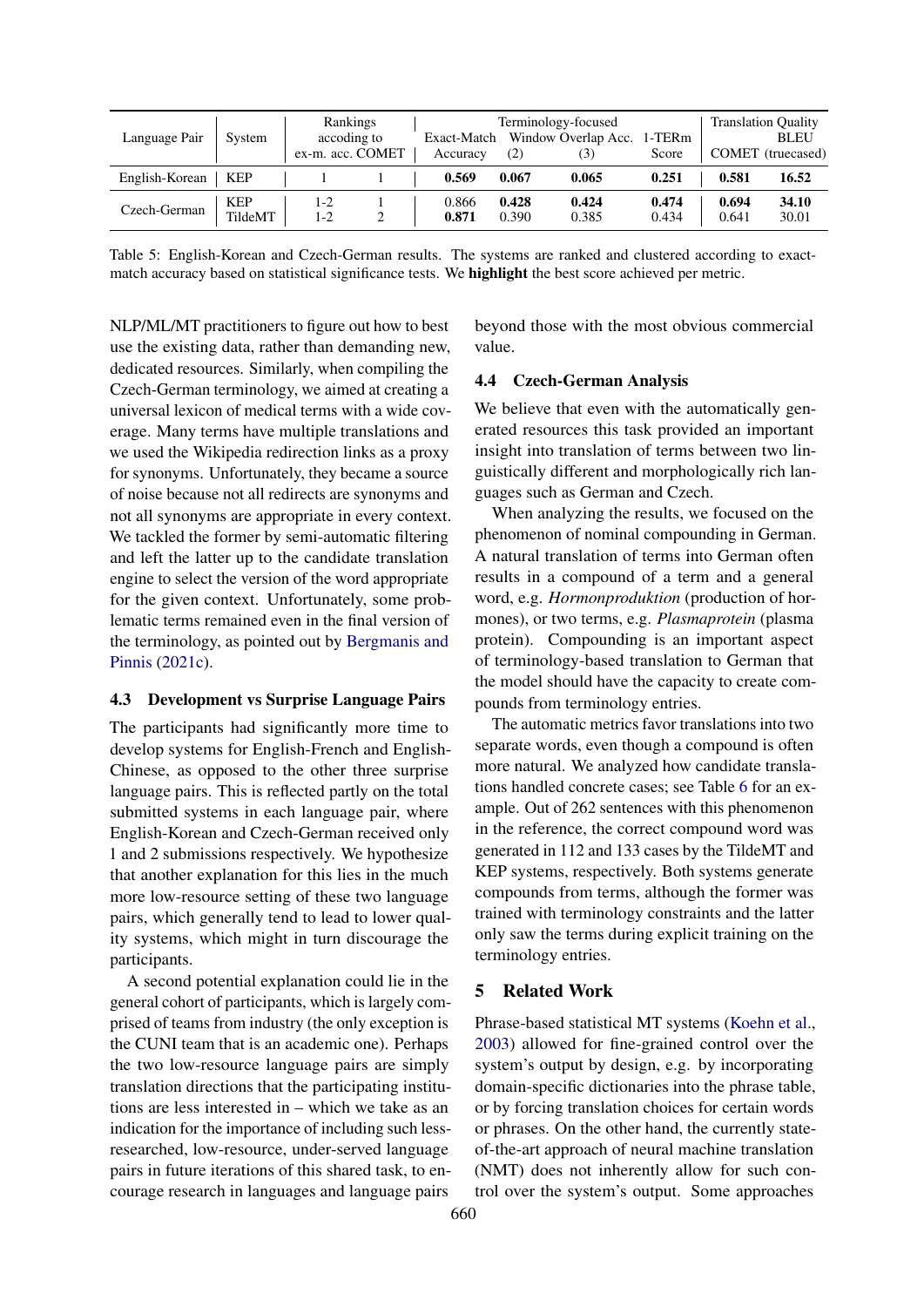<span id="page-9-0"></span>

| <b>SRC</b> | Mozkové metastázy vykazovaly nekonsistentní nebo<br>žádnou fluorescenci.                       | krvácení do svalů nebo hematom.       |
|------------|------------------------------------------------------------------------------------------------|---------------------------------------|
| <b>TGT</b> | Hirnmetastasen zeigten inkonsistente oder keine Fluo-<br>reszenz.                              | Muskelblutung oder Hämatom.           |
| TildeMT    | Zerebrale Metastasen zeigten eine inkonsistente oder<br>keine Fluoreszenz.                     | Blutungen in den Muskeln oder Hämatom |
| KEP        | Hirnmetastasen zeigten eine inkonsistente oder keine<br>$\sim\sim\sim\sim\sim$<br>Fluoreszenz. | Muskelblutung oder Hämatom.           |

Table 6: Examples of term compounding in German where candidates handle term translation differently.

incorporate dictionaries through interpolation of the decoder's probability with a lexical probability based on source-side attention matches [\(Arthur](#page-10-14) [et al.,](#page-10-14) [2016\)](#page-10-14). Perhaps the most common paradigm is *constrained decoding* [\(Hokamp and Liu,](#page-10-15) [2017;](#page-10-15) [Anderson et al.,](#page-10-16) [2017;](#page-10-16) [Post and Vilar,](#page-11-11) [2018,](#page-11-11) *inter alia*), where the terminology matches are presented as hard constraints that the beam search must satisfy.

Constrained decoding is not without disadvantages: it can be computationally expensive and it is often brittle when applied in realistic conditions [\(Dinu et al.,](#page-10-6) [2019\)](#page-10-6). To this end, some works [\(Dinu et al.,](#page-10-6) [2019;](#page-10-6) [Bergmanis and Pinnis,](#page-10-13) [2021b;](#page-10-13) [Exel et al.,](#page-10-17) [2020;](#page-10-17) [Niehues,](#page-11-12) [2021\)](#page-11-12) introduced approaches where the terminological constraints are provided as input to the NMT as additional annotations inline with the source sentence. As such, these can be considered as "soft" constraints, as there is no guarantee that the NMT system will indeed produce an output containing them.

In any case, the best practice for incorporating terminological constraints in NMT is both underresearched and still not settled yet, especially in the case of morphologically rich languages, underlying the need for this shared task.

## 6 Conclusion

We presented the results of the first edition of the WMT21 shared task on MT using Terminologies. For the purposes of the task we created new evaluation datasets, annotated by professional translators for their terminology consistency, based on the TICO-19 data for English to French, Chinese, Russian, and Korean, as well as a dataset for Czech-German based on the EMEA corpus.

The Shared Task received 43 submissions from 9 teams, 8 from industry and 1 from academia, underscoring the general applicability of our focus problem ('how best can we use a terminology in MT?') on real-world settings. Most submissions add soft or hard constraints on the source

side that the MT learns to handle, as proposed in [\(Dinu et al.,](#page-10-6) [2019\)](#page-10-6), but other novel approaches include terminology filtering for selecting between multiple options provided by the terminology, or replacing terms with placeholders to be inserted after the MT has produced the output. We devised multiple terminology-targeted metrics and evaluated systems along both these metrics as well as general translation quality. In most cases we find that, encouragingly, one does not necessarily have to sacrifice general translation quality for terminology compliance, as long as the terminology is of adequate standards.

In future iterations of the Shared Task, we will take into account the distinction between terminologies created for humans (which are abundant) and terminologies created specifically for MT systems which need to be created, and have different requirements/specifications that the former. In addition, we will attempt to consider a new domain, rather than focusing again on the biomedical domain and specifically COVID-19 (although this is a great example of a "surge" domain that immediately required that translation providers and MT engines adapt in order to handle translations of large volumes of text in this novel domain).

#### Acknowledgements

The organizers want to first thank the participants for their submissions and their constructive feedback during and after the Shared Task, which made the evaluation more robust. In addition, we are thankful to NAVER for creating the English-Korean translations and to Appen for quality assurance on them. The Czech-German track was organized with the support of the grant 1050119 of the Charles University Grant Agency. Last, we are thankful to Amazon, Tanya Badeka and Margo Lynch for the creation of the terminologycompliant translations of the evaluation datasets. Anastasopoulos is generously supported by NSF grant IIS-2125466.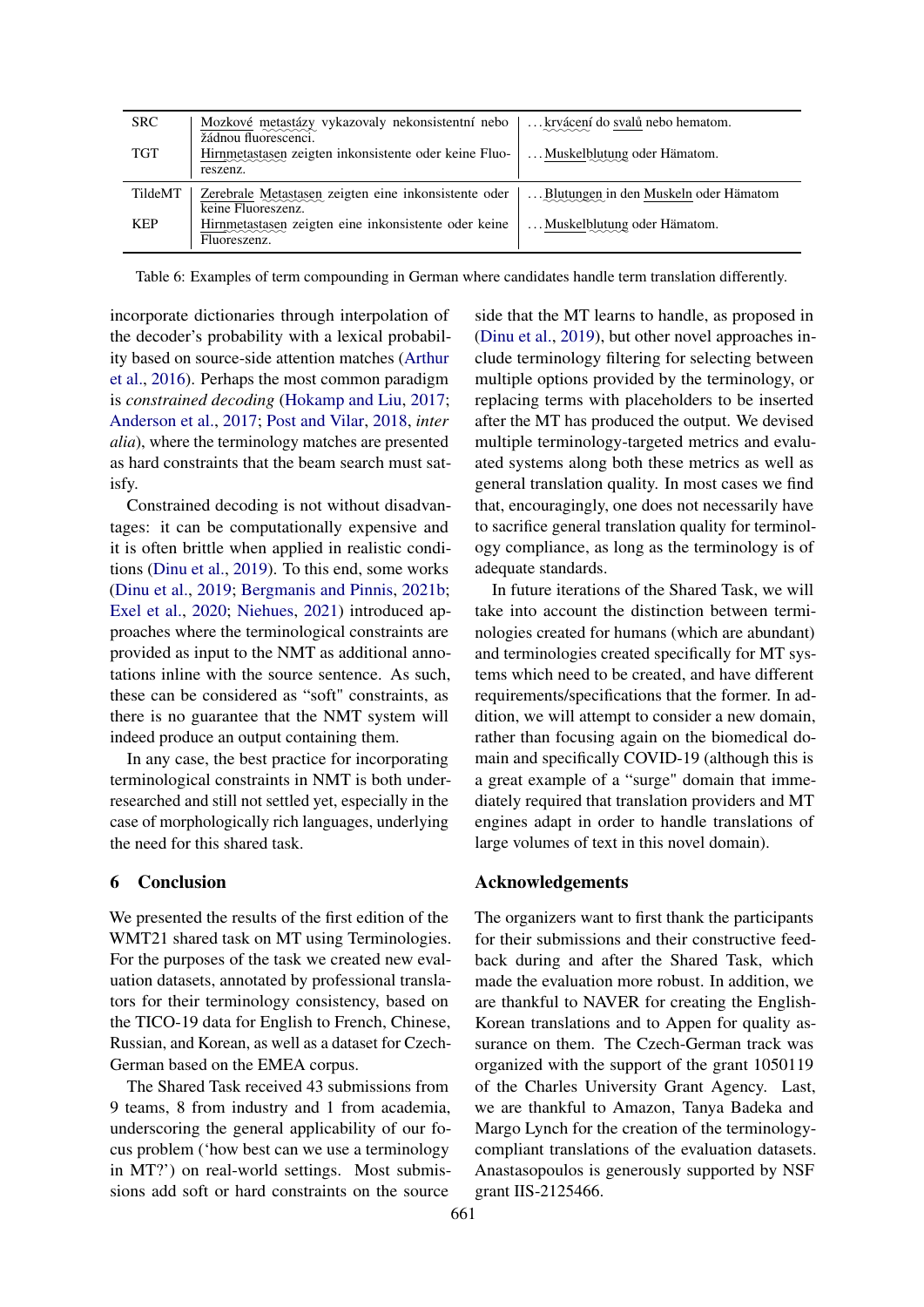#### References

- <span id="page-10-7"></span>Melissa Ailem, Jinghsu Liu, and Raheel Qader. 2021a. Lingua custodia's participation at the wmt 2021 machine translation using terminologies shared task. In *Proceedings of the Sixth Conference on Machine Translation*. Association for Computational Linguistics.
- <span id="page-10-8"></span>Melissa Ailem, Jingshu Liu, and Raheel Qader. 2021b. [Encouraging neural machine translation to satisfy](http://arxiv.org/abs/2106.03730) [terminology constraints.](http://arxiv.org/abs/2106.03730) *CoRR*, abs/2106.03730.
- <span id="page-10-1"></span>Md Mahfuz Alam, Antonios Anastasopoulos, Laurent Besacier, James Cross, Matthias Gallé, Philipp Koehn, and Vassilina Nikoulina. 2021. On the evaluation of machine translation for terminology consistency. arXiv:2106.11891.
- <span id="page-10-0"></span>Antonios Anastasopoulos, Alessandro Cattelan, Zi-Yi Dou, Marcello Federico, Christian Federman, Dmitriy Genzel, Francisco Guzmán, Junjie Hu, Macduff Hughes, Philipp Koehn, Rosie Lazar, Will Lewis, Graham Neubig, Mengmeng Niu, Alp Öktem, Eric Paquin, Grace Tang, and Sylwia Tur. 2020. [Tico-19: the translation initiative for covid-19.](https://openreview.net/pdf?id=-0xPrt01VXD) In *NLP COVID-19 Workshop*, Online.
- <span id="page-10-16"></span>Peter Anderson, Basura Fernando, Mark Johnson, and Stephen Gould. 2017. [Guided open vocabulary im](https://doi.org/10.18653/v1/D17-1098)[age captioning with constrained beam search.](https://doi.org/10.18653/v1/D17-1098) In *Proceedings of the 2017 Conference on Empirical Methods in Natural Language Processing*, pages 936–945, Copenhagen, Denmark. Association for Computational Linguistics.
- <span id="page-10-14"></span>Philip Arthur, Graham Neubig, and Satoshi Nakamura. 2016. [Incorporating discrete translation lexicons](https://doi.org/10.18653/v1/D16-1162) [into neural machine translation.](https://doi.org/10.18653/v1/D16-1162) In *Proceedings of the 2016 Conference on Empirical Methods in Natural Language Processing*, pages 1557–1567, Austin, Texas. Association for Computational Linguistics.
- <span id="page-10-4"></span>Yunju Bak, Jimin Sun, Jay Kim, Sungwon Lyu, and Changmin Lee. 2021. Kakao enterprise's wmt21 machine translation using terminologiestask submission. In *Proceedings of the Sixth Conference on Machine Translation*. Association for Computational Linguistics.
- <span id="page-10-10"></span>Nicolas Ballier, Dahn Cho, Bilal Faye, Zong-You Ke, hanna Martikainen, Mojca Pecman, Jean-Baptiste Yunés, Guillaume Wisniewski, Lichao Zhu, and Maria Zimina-Poirot. 2021. The spectrans system description for the wmt21 terminology task. In *Proceedings of the Sixth Conference on Machine Translation*. Association for Computational Linguistics.
- <span id="page-10-5"></span>Toms Bergmanis and Mārcis Pinnis. 2021a. [Facilitat](https://aclanthology.org/2021.eacl-main.271)[ing terminology translation with target lemma anno](https://aclanthology.org/2021.eacl-main.271)[tations.](https://aclanthology.org/2021.eacl-main.271) In *Proceedings of the 16th Conference of the European Chapter of the Association for Computational Linguistics: Main Volume*, pages 3105–3111, Online. Association for Computational Linguistics.
- <span id="page-10-13"></span>Toms Bergmanis and Mārcis Pinnis. 2021b. [Facilitat](https://www.aclweb.org/anthology/2021.eacl-main.271)[ing terminology translation with target lemma anno](https://www.aclweb.org/anthology/2021.eacl-main.271)[tations.](https://www.aclweb.org/anthology/2021.eacl-main.271) In *Proceedings of the 16th Conference of the European Chapter of the Association for Computational Linguistics: Main Volume*, pages 3105–3111, Online. Association for Computational Linguistics.
- <span id="page-10-12"></span>Toms Bergmanis and Mārcis Pinnis. 2021c. Dynamic terminology integration for covid-19 and other emerging domains. In *Proceedings of the Sixth Conference on Machine Translation*. Association for Computational Linguistics.
- <span id="page-10-6"></span>Georgiana Dinu, Prashant Mathur, Marcello Federico, and Yaser Al-Onaizan. 2019. [Training neural ma](https://doi.org/10.18653/v1/P19-1294)[chine translation to apply terminology constraints.](https://doi.org/10.18653/v1/P19-1294) In *Proceedings of the 57th Annual Meeting of the Association for Computational Linguistics*, pages 3063–3068, Florence, Italy. Association for Computational Linguistics.
- <span id="page-10-17"></span>Miriam Exel, Bianka Buschbeck, Lauritz Brandt, and Simona Doneva. 2020. [Terminology-constrained](https://aclanthology.org/2020.eamt-1.29) [neural machine translation at SAP.](https://aclanthology.org/2020.eamt-1.29) In *Proceedings of the 22nd Annual Conference of the European Association for Machine Translation*, pages 271–280, Lisboa, Portugal. European Association for Machine Translation.
- <span id="page-10-15"></span>Chris Hokamp and Qun Liu. 2017. [Lexically con](https://doi.org/10.18653/v1/P17-1141)[strained decoding for sequence generation using grid](https://doi.org/10.18653/v1/P17-1141) [beam search.](https://doi.org/10.18653/v1/P17-1141) In *Proceedings of the 55th Annual Meeting of the Association for Computational Linguistics (Volume 1: Long Papers)*, pages 1535–1546, Vancouver, Canada. Association for Computational Linguistics.
- <span id="page-10-3"></span>Josef Jon, João Paulo Aires, Dusan Varis, and Ondřej Bojar. 2021a. [End-to-end lexically constrained ma](https://doi.org/10.18653/v1/2021.acl-long.311)[chine translation for morphologically rich languages.](https://doi.org/10.18653/v1/2021.acl-long.311) In *Proceedings of the 59th Annual Meeting of the Association for Computational Linguistics and the 11th International Joint Conference on Natural Language Processing (Volume 1: Long Papers)*, pages 4019–4033, Online. Association for Computational Linguistics.
- <span id="page-10-2"></span>Josef Jon, Michal Novák, João Paulo Aires, Dušan Variš, and Ondrej Bojar. 2021b. Cuni systems for wmt21: Terminology translation shared task. In *Proceedings of the Sixth Conference on Machine Translation*. Association for Computational Linguistics.
- <span id="page-10-9"></span>Marcin Junczys-Dowmunt, Roman Grundkiewicz, Tomasz Dwojak, Hieu Hoang, Kenneth Heafield, Tom Neckermann, Frank Seide, Ulrich Germann, Alham Fikri Aji, Nikolay Bogoychev, et al. 2018. Marian: Fast neural machine translation in  $c++$ . arXiv:1804.00344.
- <span id="page-10-11"></span>Guillaume Klein, Yoon Kim, Yuntian Deng, Jean Senel-lart, and Alexander Rush. 2017. [OpenNMT: Open](https://www.aclweb.org/anthology/P17-4012)[source toolkit for neural machine translation.](https://www.aclweb.org/anthology/P17-4012) In *Proceedings of ACL 2017, System Demonstrations*, pages 67–72, Vancouver, Canada. Association for Computational Linguistics.